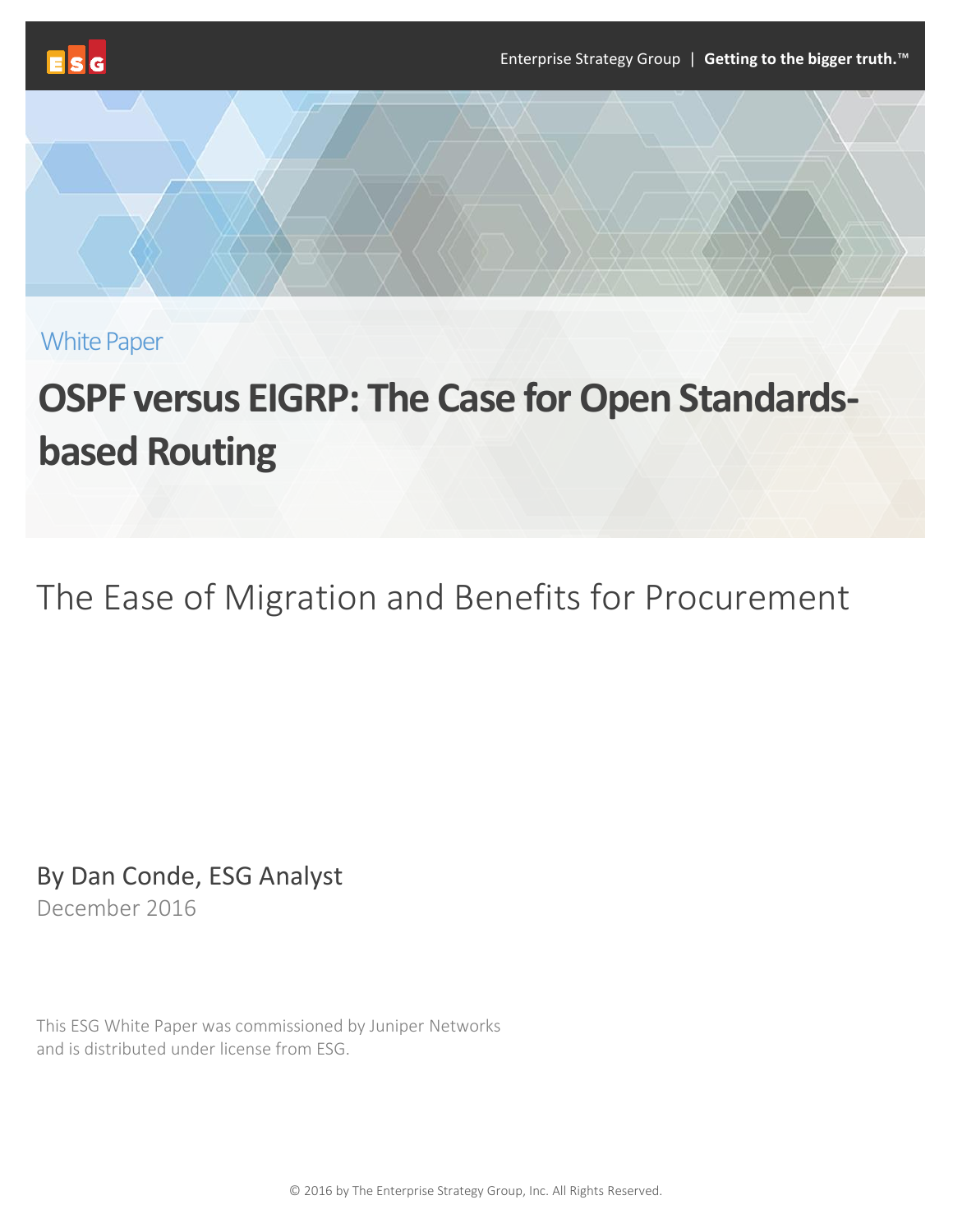

# $\overline{2}$

# **Contents**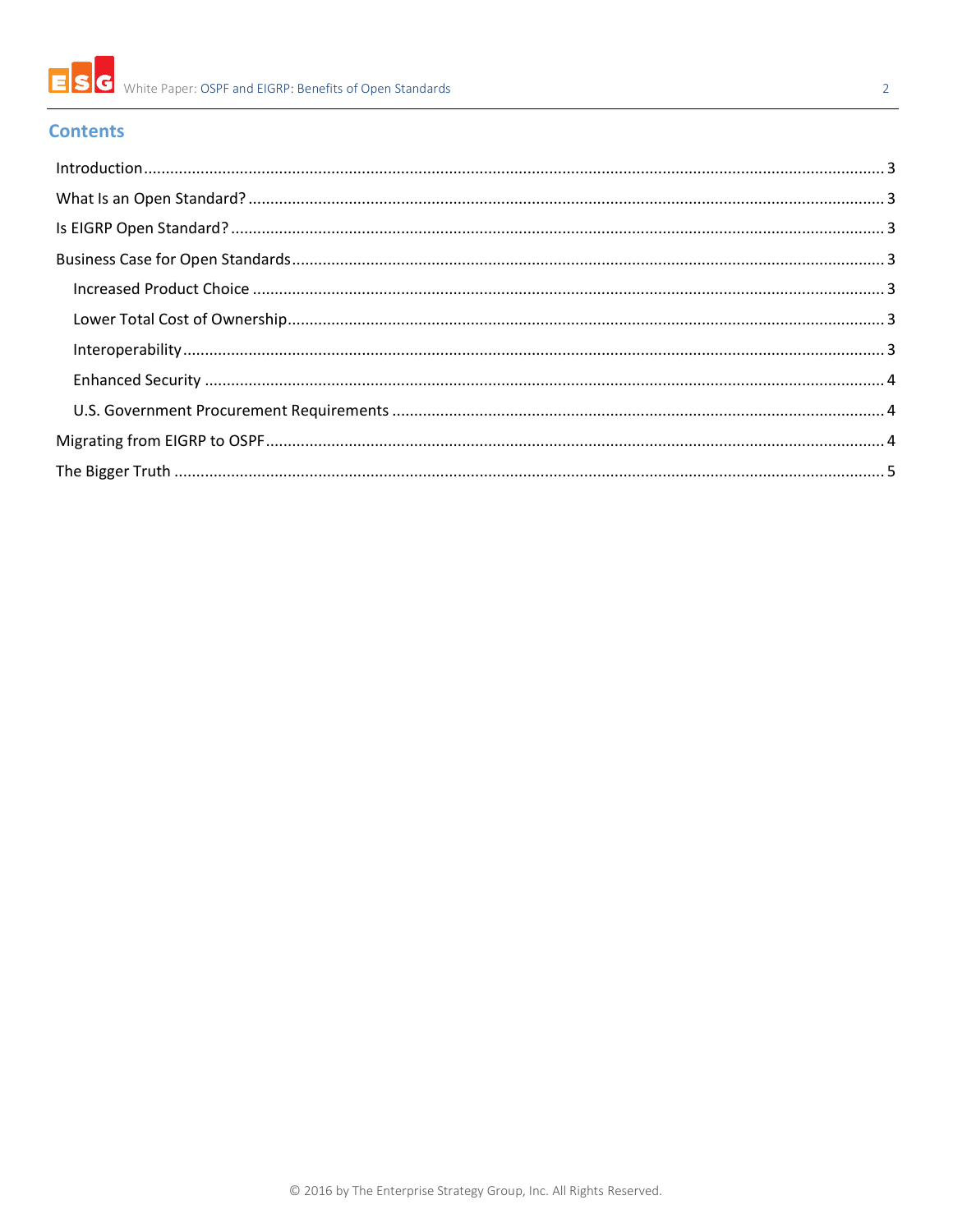

# <span id="page-2-0"></span>**Introduction**

Networking products based on open standards confer significant benefits upon their end-users: increased product choice, interoperability, enhanced security, and lower total cost of ownership. For government customers and end-users, deployment of open standard-based equipment also enables compliance with federal laws, regulations, and White House guidance that mandates full and open competition in IT acquisitions.

ESG recently surveyed 306 IT professionals representing enterprise-class (1,000 employees or more) organizations in North America, of which 31% were in midmarket and 69% in enterprise. The survey found that 74% of organizations rely on the acceptance of open standards to choose the network infrastructure technologies they deploy.<sup>1</sup>

# <span id="page-2-1"></span>**What Is an Open Standard?**

Respected engineering standards communities, such as the Internet Engineering Task Force (IETF), convene stakeholders (industry, academia, etc.) to analyze engineering specifications. The purpose is to achieve consensus around specifications that will be accessible to all stakeholders for implementation and deployment.

In network routing, one well-established routing protocol is Open Shortest Path First (OSPF). The IETF established OSPF as the standard for interior routing. Any router manufacturer can implement OSPF into its products, and most of them have.

# <span id="page-2-2"></span>**Is EIGRP Open Standard?**

No, the Enhanced Interior Gateway Routing Protocol (EIGRP) developed by Cisco is not an open standard. EIGRP is a routing protocol that is proprietary to Cisco. Although Cisco submitted a portion of EIGRP to the IETF for consideration as a potential standard, the entire protocol has not been accepted as a standard and remains proprietary to Cisco.

# <span id="page-2-3"></span>**Business Case for Open Standards**

#### <span id="page-2-4"></span>**Increased Product Choice**

Acquisition and deployment of IT and networking products based on open standards makes good business sense because open standards confer more choice among products. By definition, every vendor or manufacturer can base its IT products on open standard protocols. This means increased competition among manufacturers and more choice for IT end-users.

#### <span id="page-2-5"></span>**Lower Total Cost of Ownership**

The increased competition among manufacturers leads to lower product prices and thus decreased capital expenditure for IT end-users. In addition, the wider availability of personnel trained on open standards can lead to a reduction in operational expenses.

Adoption of a proprietary protocol such as EIGRP, on the other hand, can raise an end-user's costs when the number of suppliers is limited to a single source.

#### <span id="page-2-6"></span>**Interoperability**

Because multiple router manufacturers have implemented a routing protocol based on open standards (for example, OSPF is an internationally accepted open standard protocol) into their products, devices from different manufacturers can interoperate and function together within the same network. This provides great flexibility, agility, and choice.

 <sup>1</sup> Source: ESG Research Report, *[Trends in Data Center Networking](http://www.esg-global.com/research-reports/trends-in-data-center-networking/)*, February 2016.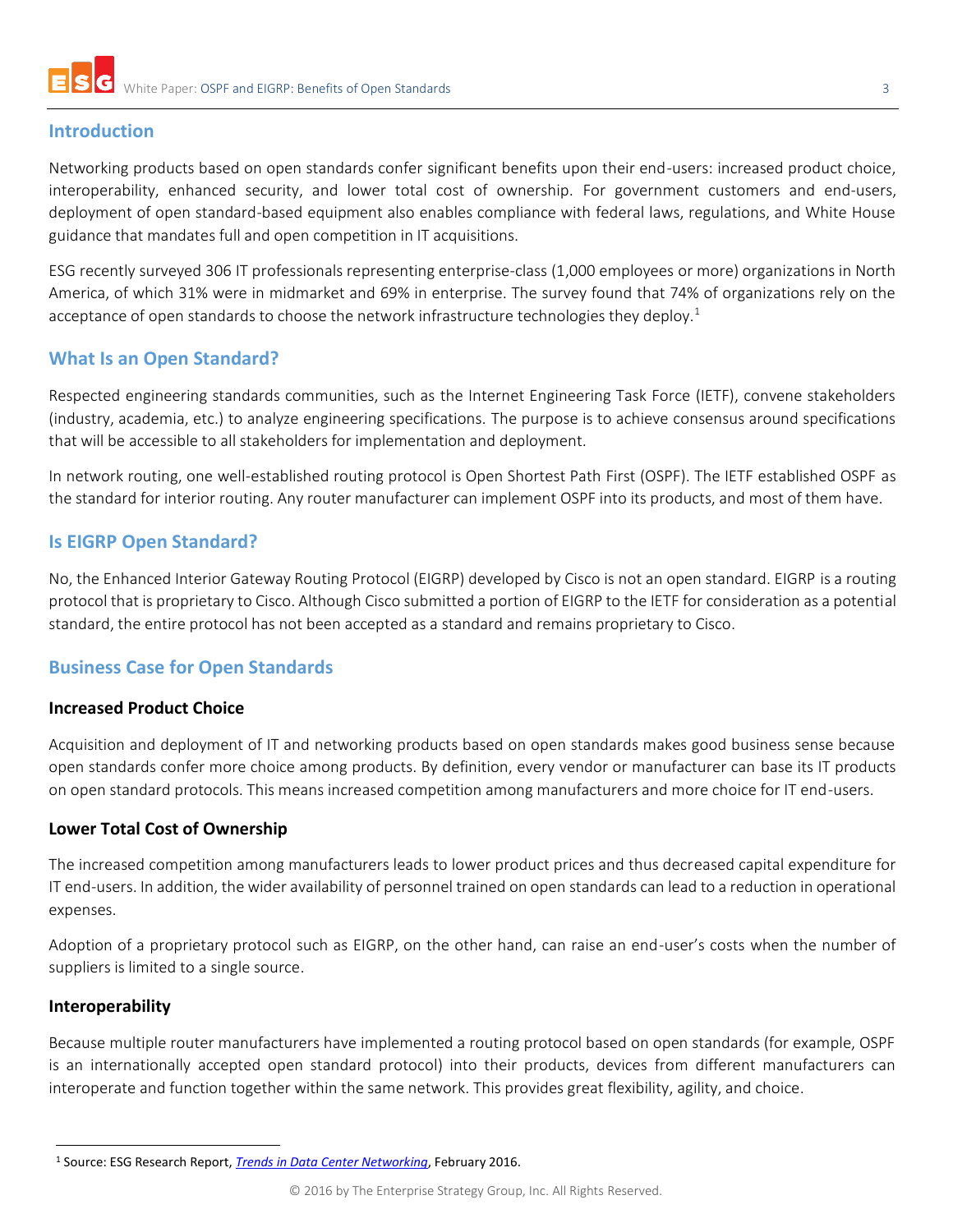

#### <span id="page-3-0"></span>**Enhanced Security**

Open standard-based protocols can improve a network's security posture. Open standards enable the integration of different solutions from multiple sources that conform to the same protocols. This supports concepts such as defense in depth for cybersecurity.

When different products use the same protocols with different software implementations, organizations can benefit from software diversity and avoid network monoculture or homogeneity. The organization can avoid the situation where a vulnerability exploited in one product will affect the entire organization, as can happen in an organization with all devices operating on the same software implementation. Such a "single point of failure" circumstance could produce significant consequences.

With a heterogeneous network based on open standards, any impact of a security event attempting to exploit a vulnerability in one affected product can more likely be contained as the system allows for greater redundancy, providing a built-in mitigation.

OSPF's support for modern security capabilities such as IPSec authentication enables compatibility with modern security infrastructure.

#### <span id="page-3-1"></span>**U.S. Government Procurement Requirements**

Federal law, regulations, and White House guidance require agencies to acquire networking equipment under the rubric of full and open competition. This means that agencies should procure equipment in a manner that is brand- and technologyneutral. Basing products upon open standards is essential to compliance with these requirements because such standards are, by definition, brand- and technology-neutral.

## <span id="page-3-2"></span>**Migrating from EIGRP to OSPF**

IT organizations that want to migrate from EIGRP to OSPF have three options:

- 1. Integrated—a new network build-out combined with a protocol migration. This approach is suited for those who are adding OSFP devices to a network and will migrate existing devices from EIGRP to OSPF.
- 2. Redistribution—migration performed one segment at a time. The benefit is that each section of the network can be kept on either EIGRP or OSPF. This requires a careful analysis and understanding of the network architecture.
- 3. Overlay—running EIGRP and OSPF simultaneously on all routers. The two protocols are kept separate on the network so they do not interface with each other. This is simple to set up, but the problem is that an end-user continues to run both protocols throughout the network.

These well-known methods allow organizations to determine how best to reduce risk and cost while migrating toward OSPF.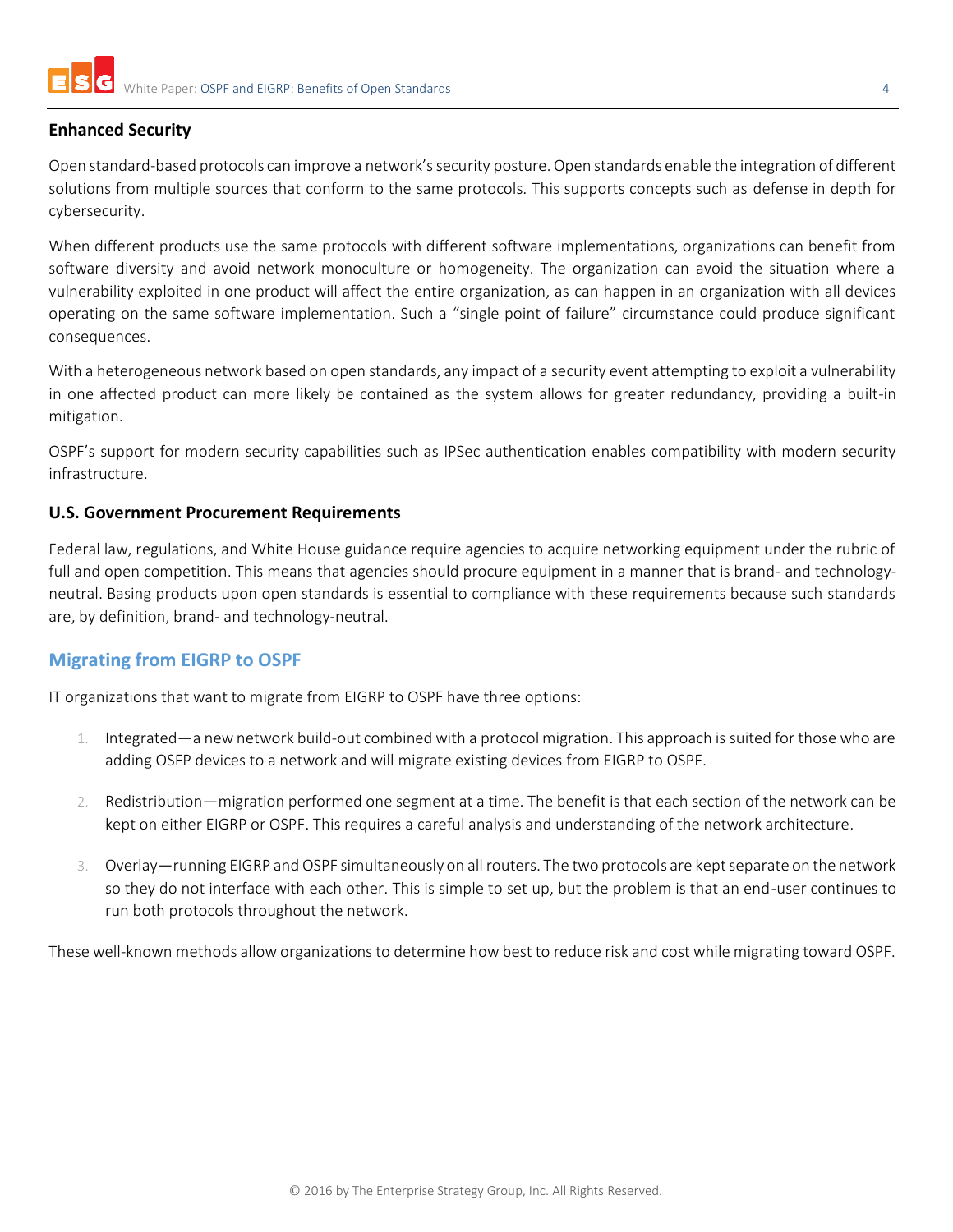# <span id="page-4-0"></span>**The Bigger Truth**

The procurement of network routers needs to be revisited with a view based on modern technology standards and should not rely on what seemed to work in the past. The adoption of open standard-based protocols, such as OSPF, has enabled the creation of a broad ecosystem of vendors offering interoperable, innovative, and secure products. Such an ecosystem enables full and open competition, one of the major federal requirements for IT procurement.

Multiple methods for migrating to an OSPF-based environment provide choices depending on the journey that an end-user chooses to undertake. These methods are documented and tested, which reduces operational risk. Migrating to open standards will pay off in the long term with lower capital and operational expenses, and will also provide great flexibility and network capability in the long term.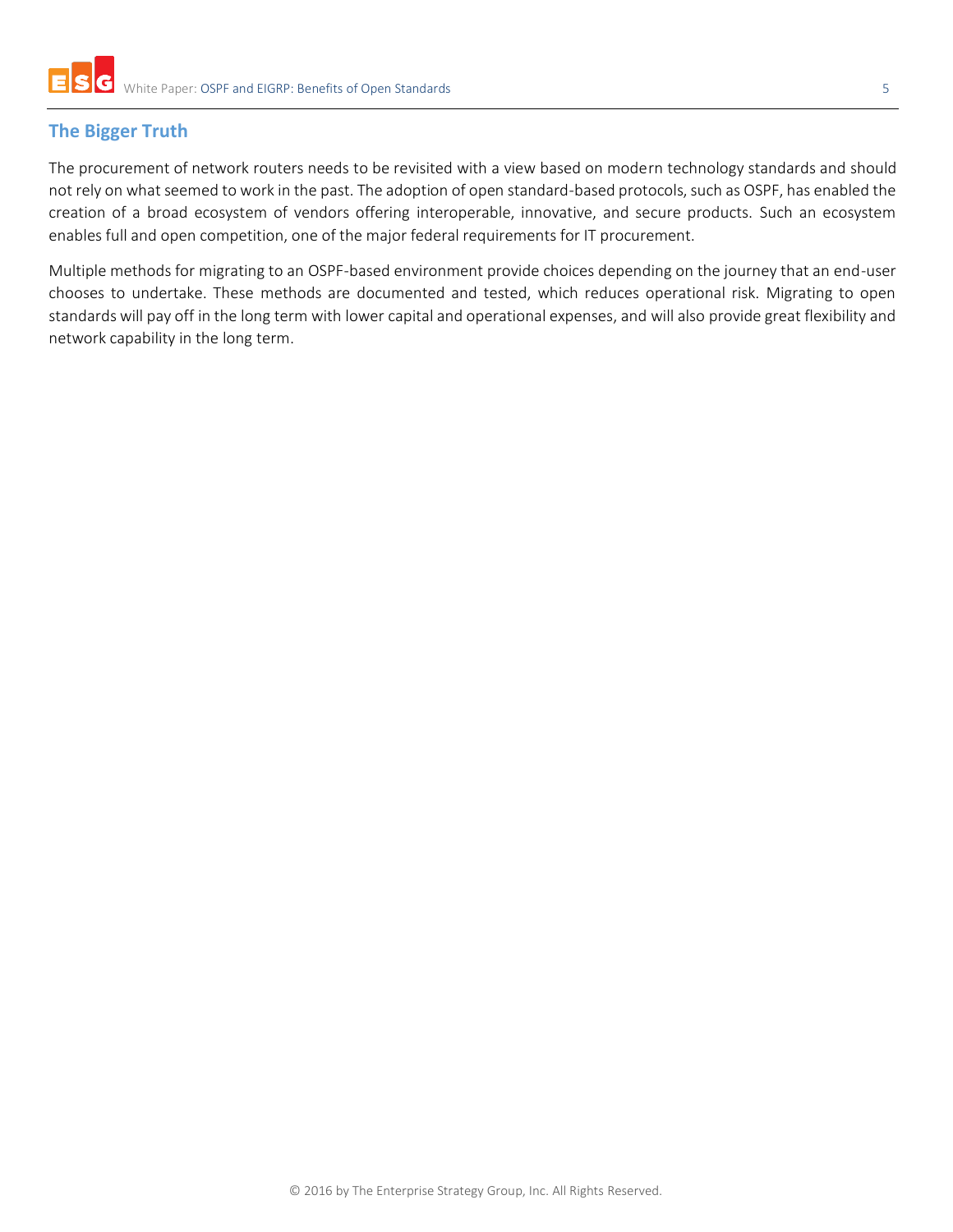

#### **References**

#### **Standards Documents**

Internet Engineering Task Force: OSPF Version 2 Request for Comments: 2328.<https://tools.ietf.org/html/rfc2328>

Internet Engineering Task Force: OSPF for IPv6 Request for Comments: 5340.<https://tools.ietf.org/html/rfc5340>

**Procurement and Security Guidelines**

Federal Acquisition Regulation, Subpart 6.1—Full and Open Competition

Federal Acquisition Regulation, Subpart 39—Appropriate Security policies

National Security Agency, Information Assurance Directorate. "Defense in Depth"

<https://www.iad.gov/iad/library/reports/defense-in-depth.cfm>

OMB Circular A-11: General procurement guidelines

OMB Circular A-130: Management of Federal Information Resources - guidelines on security plans

OMB Memorandum M-06-13: Competitive Sourcing